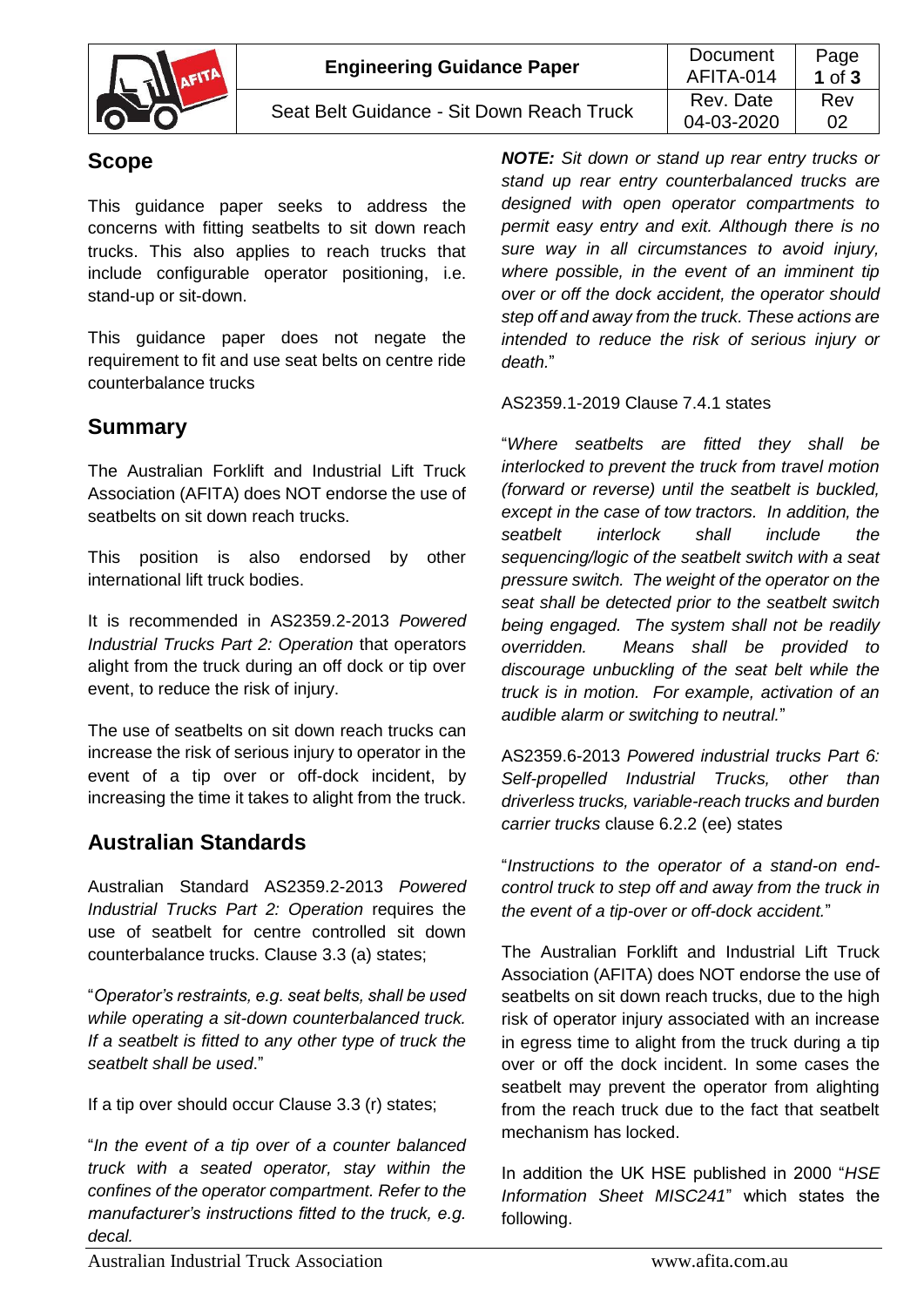|  | <b>Engineering Guidance Paper</b>         | Document<br>AFITA-014   | Page<br>$2$ of $3$ |
|--|-------------------------------------------|-------------------------|--------------------|
|  | Seat Belt Guidance - Sit Down Reach Truck | Rev. Date<br>04-03-2020 | Rev                |

"*LTs with a side-seated operator and cab access from the rear (eg masted reach trucks) or which have a stand-on operator, are not required to have operator restraint. The operator is unlikely to be trapped between the LT and the ground in the event of an overturn*." Note LT refers to lift truck.

### **Reach Truck Operation** *Sit Down and Stand-up Reach trucks*

Sit Down or Stand Up Reach trucks and Stand Up rear entry counterbalanced trucks have greater manoeuvrability than centre controlled rider trucks to operate in warehouses within narrow aisles and space restrictions.



#### **Figure 1 - Stand Up Reach Truck**



**Figure 2 - Sit Down Reach Truck**

#### *Tip Over Events*

Reach trucks, either stand up or sit down, are recognised as being liable to tip over events when driven with the mast raised. Usually the tip over is initiated by driving into overhead structures such as doors with the mast raised.

*Australian Standard AS2359.1-2015 Powered Industrial Trucks Part 1: General requirements, requires battery electric ride-on reach trucks and counterbalance trucks to be speed reduced to 3kph when the mast is raised above staging. This is designed to provide an incentive to the operator to lower the mast and fork carriage when travelling to reduce the risk of hitting an overhead structure and causing the truck to tip over. Typically these types of trucks can travel at speeds in excess of 10kph.*

### *Operator Response to Tip Over*

In the event of an imminent tip over or off dock accident operators of sit down reach trucks are cautioned to step off and away from the truck, refer to Australian standard AS2359.2.

### *Seat Belt on Sit Down Reach Trucks*

Where a seat belt is fitted to a sit down reach truck. the egress time of the operator to alight from the truck during an imminent tip over or off dock accident is significantly increased, increasing the risk of serious injury or death. It should be noted that if the operator is delayed in exiting the operator compartment the limbs or other body parts could be trapped resulting in serious crush injuries from the truck. In addition there is a high likelihood that the head could impact the surface again causing serious injury or life threatening injuries.

The use of gates, doors or barriers that impede egress and entry to the operator compartment are not recommended. These modifications can also increase the egress time, increasing the risk of serious injury or death, in the event of an imminent tip over or off dock accident.